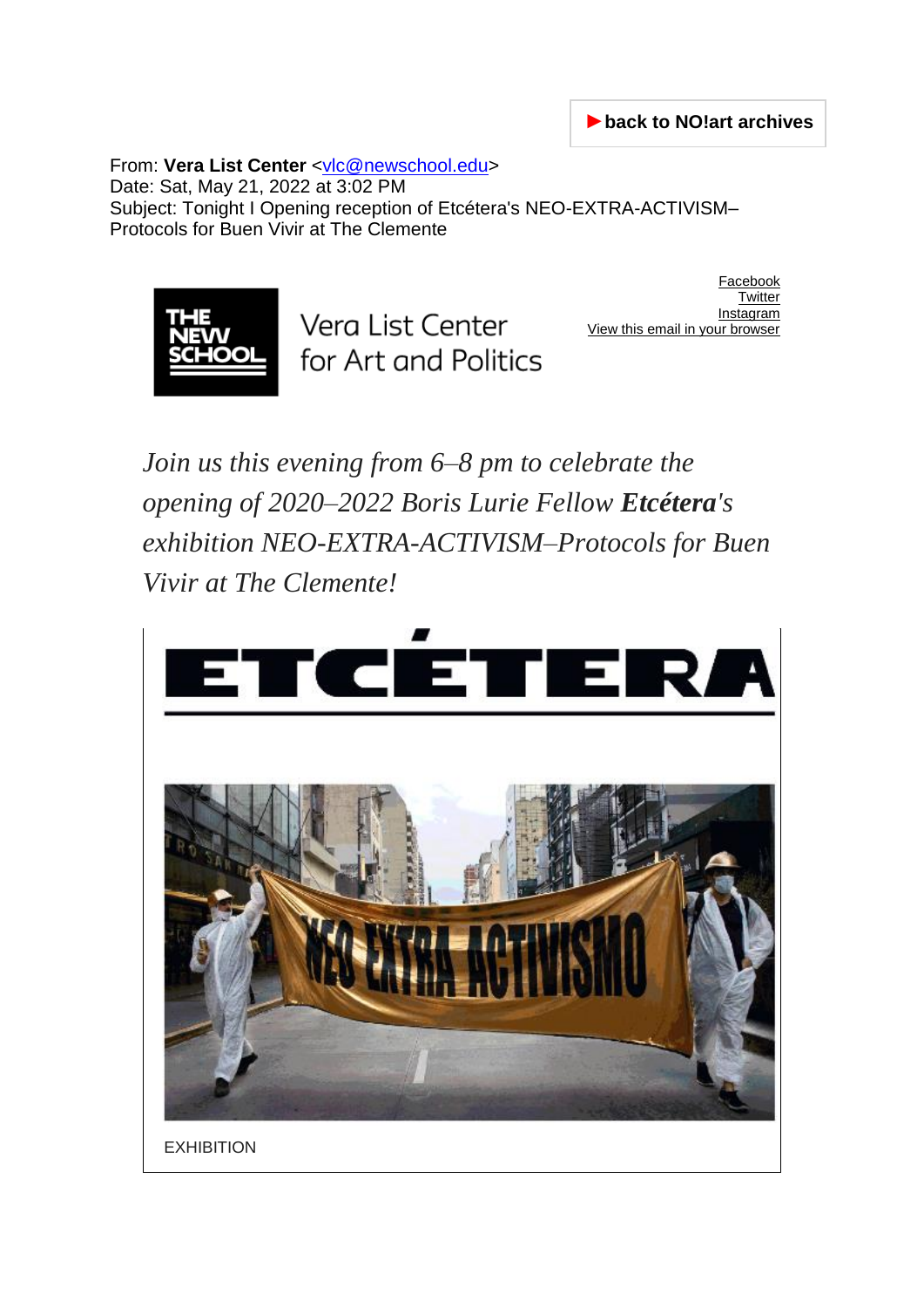## [NEO-EXTRA-ACTIVISM–Protocols for Buen](https://veralistcenter.us3.list-manage.com/track/click?u=8617dcf7e2c00721d554253ec&id=8c59d5a1d7&e=ab8dd4902b)

## [Vivir](https://veralistcenter.us3.list-manage.com/track/click?u=8617dcf7e2c00721d554253ec&id=8c59d5a1d7&e=ab8dd4902b)

**May 20–June 17, 2022 The Clemente Soto Vélez Cultural & Educational Center [107 Suffolk Street, New York](https://www.google.com/maps/search/107+Suffolk+Street,+New+York?entry=gmail&source=g) Opening reception, Saturday, May 21, 6–8 pm Open daily, 11–5 pm**

Centering the Indigenous notion of "Buen Vivir," or "good living," *NEO-EXTRA-ACTIVISM–Protocols for Buen Vivir* brings together materials collected throughout **Etcétera**'s two-year fellowship alongside media from the collective's twenty-fiveyear archive. A central question "What does Buen Vivir look like in an urban setting?" invites the public to think alongside Etcétera in search of alliances and common imaginaries for environmental justice and climate change beyond our own territorialities. Responses to this prompt can be submitted as images, text, audio, or video to [vlc@newschool.edu](mailto:vlc@newschool.edu?subject=Response%3A%20%E2%80%9CWhat%20does%20Buen%20Vivir%20look%20like%20in%20an%20urban%20setting%3F%E2%80%9D) for inclusion in the dedicated exhibition space as well as its documentation.

Learn more about the [exhibition](https://veralistcenter.us3.list-manage.com/track/click?u=8617dcf7e2c00721d554253ec&id=e5f50cbc15&e=ab8dd4902b) and its accompanying [publication](https://veralistcenter.us3.list-manage.com/track/click?u=8617dcf7e2c00721d554253ec&id=305fc54c61&e=ab8dd4902b) on our website.

## **[LEARN MORE](https://veralistcenter.us3.list-manage.com/track/click?u=8617dcf7e2c00721d554253ec&id=7ee66f76cf&e=ab8dd4902b)**

The Vera List Center is actively working to increase the accessibility and inclusivity of our website and programs. If you have specific accommodation questions or needs, please contact us at [vlc@newschool.edu.](mailto:vlc@newschool.edu)

Image Credits: Graphic design by Counterform Design and Print Studio.

[veralistcenter.org](https://veralistcenter.us3.list-manage.com/track/click?u=8617dcf7e2c00721d554253ec&id=1e5170fe76&e=ab8dd4902b) [Facebook](https://veralistcenter.us3.list-manage.com/track/click?u=8617dcf7e2c00721d554253ec&id=d131c917e0&e=ab8dd4902b) **[Twitter](https://veralistcenter.us3.list-manage.com/track/click?u=8617dcf7e2c00721d554253ec&id=67b7c64d5e&e=ab8dd4902b)** [Instagram](https://veralistcenter.us3.list-manage.com/track/click?u=8617dcf7e2c00721d554253ec&id=6c484ad751&e=ab8dd4902b) You can also find full-length videos of selected programs on [Vimeo.](https://veralistcenter.us3.list-manage.com/track/click?u=8617dcf7e2c00721d554253ec&id=06664ee893&e=ab8dd4902b)

Your support makes the Vera List Center for Art and Politics' innovative and transformative programming possible. Help us by making a tax-deductible contribution through the VLC's academic home, The New School, a 501(c)(3) not-for-profit university [here.](https://veralistcenter.us3.list-manage.com/track/click?u=8617dcf7e2c00721d554253ec&id=05e853a1b0&e=ab8dd4902b)